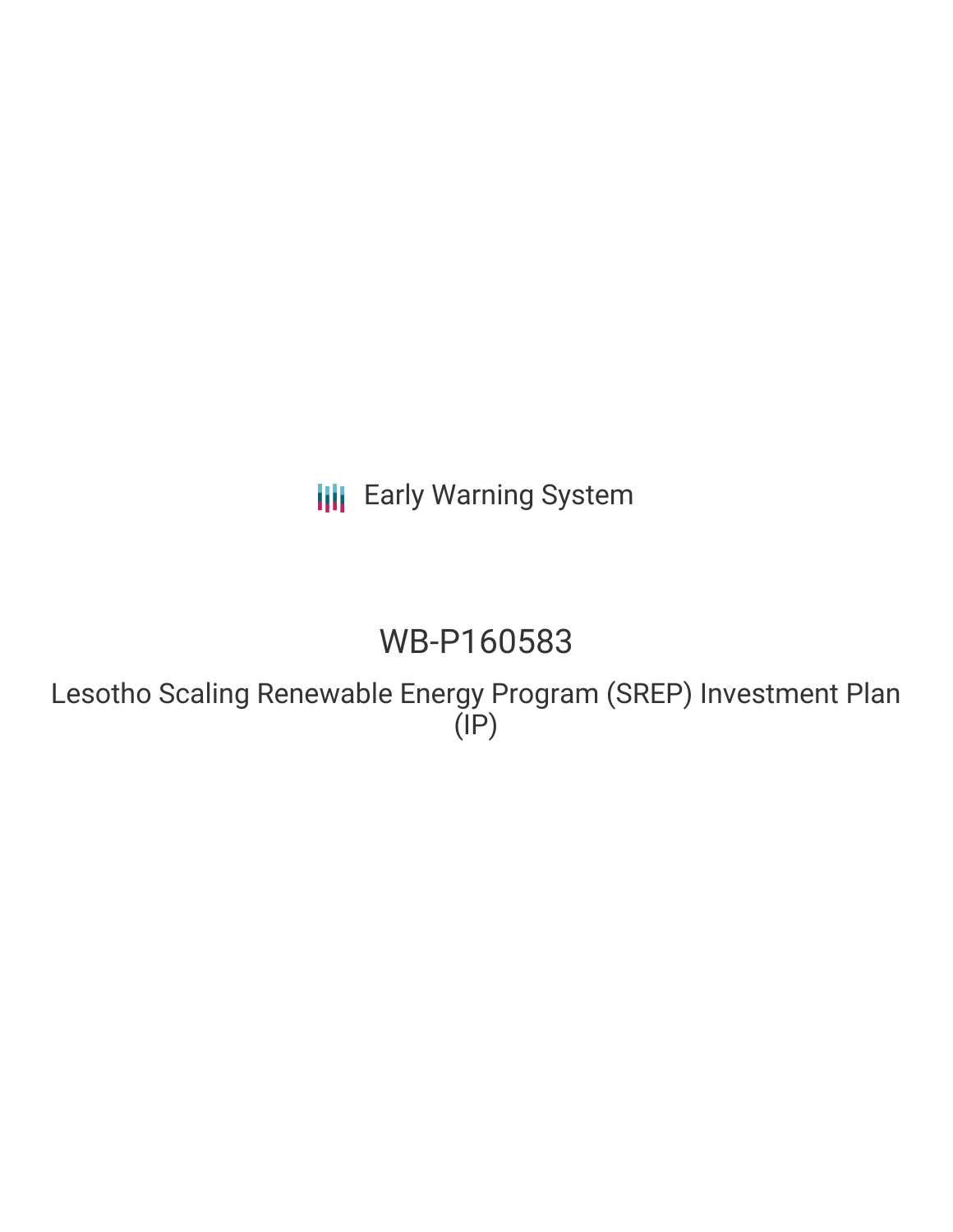

# Early Warning System Lesotho Scaling Renewable Energy Program (SREP) Investment Plan (IP)

#### **Quick Facts**

| <b>Countries</b>              | Lesotho                                               |
|-------------------------------|-------------------------------------------------------|
| <b>Financial Institutions</b> | World Bank (WB)                                       |
| <b>Status</b>                 | Active                                                |
| <b>Bank Risk Rating</b>       | B                                                     |
| <b>Voting Date</b>            | 2016-10-09                                            |
| <b>Borrower</b>               | Ministry of Finance, Ministry of Development Planning |
| <b>Sectors</b>                | Energy                                                |
| <b>Project Cost (USD)</b>     | $$0.30$ million                                       |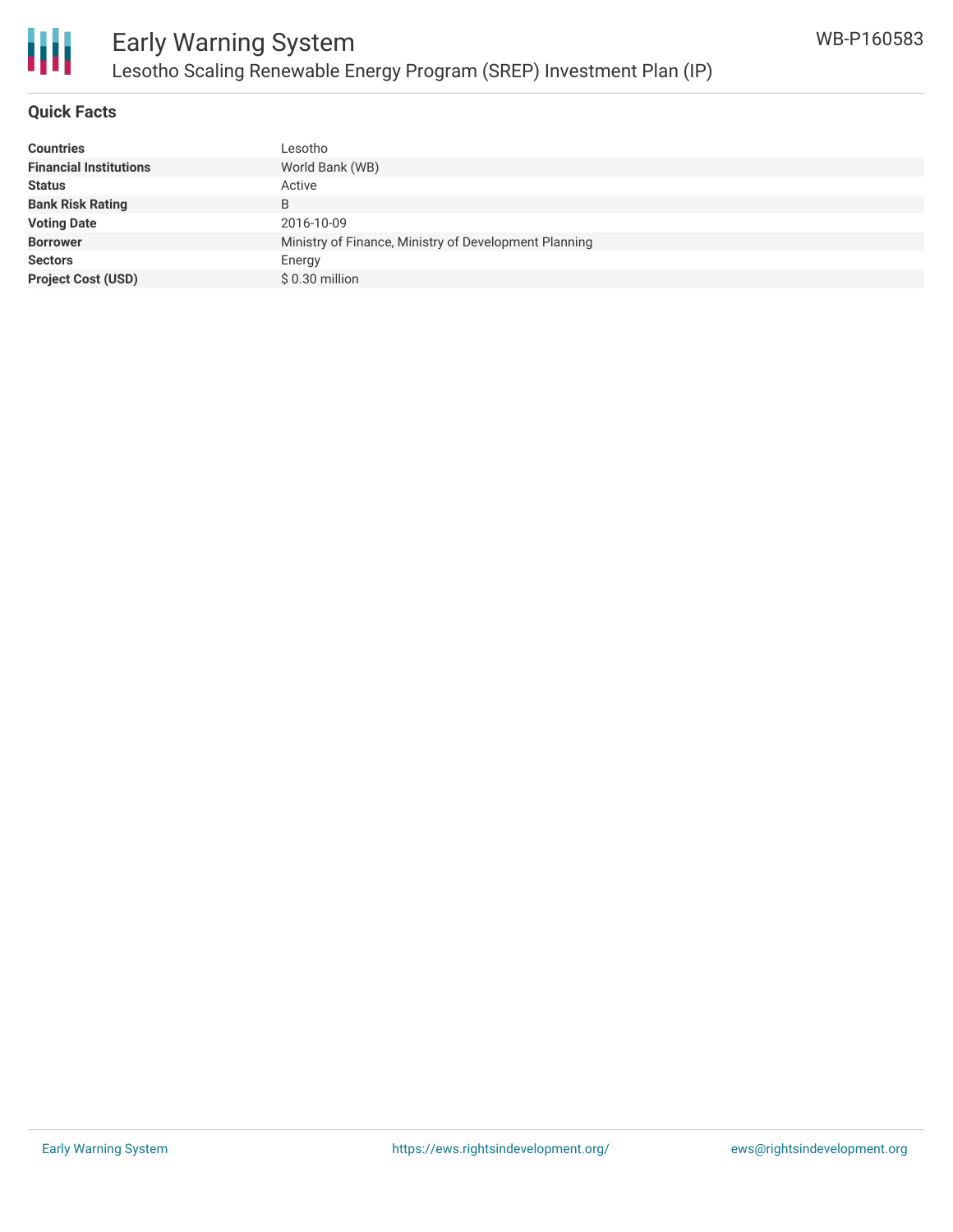

#### **Project Description**

The proposed development objective is to support the Government of Lesotho to prepare a renewable energy investment plan for consideration by the SREP for funding.

The project will provide support the GoL to prepare a renewable energy investment plan for consideration by the SREP for funding. The plan should be comprehensive, clear and effective in demonstrating how SREP resources and other donor and private sector financing would be used in Lesotho to overcome current obstacles to the wider penetration of renewable energy. The project will include two phases. Phase I will assess the potential and costs of applicable renewable energy technologies, prioritize potential interventions and facilitate discussions of these results with stakeholders. Based on the outcomes of Phase I, Phase II will develop the draft investment plan in for the prioritized renewable energy investments that can be undertaken.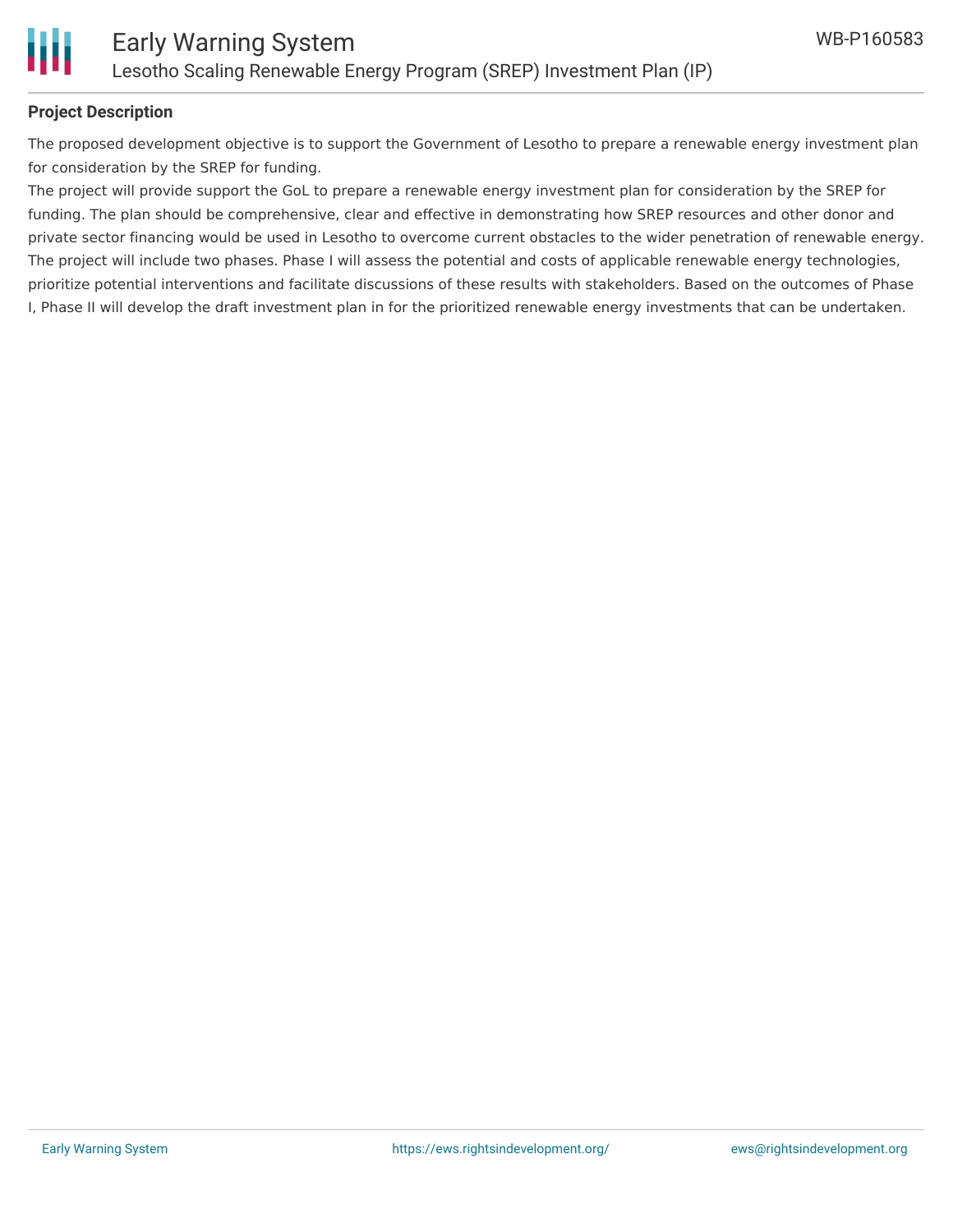

### Early Warning System Lesotho Scaling Renewable Energy Program (SREP) Investment Plan (IP)

#### **Investment Description**

World Bank (WB)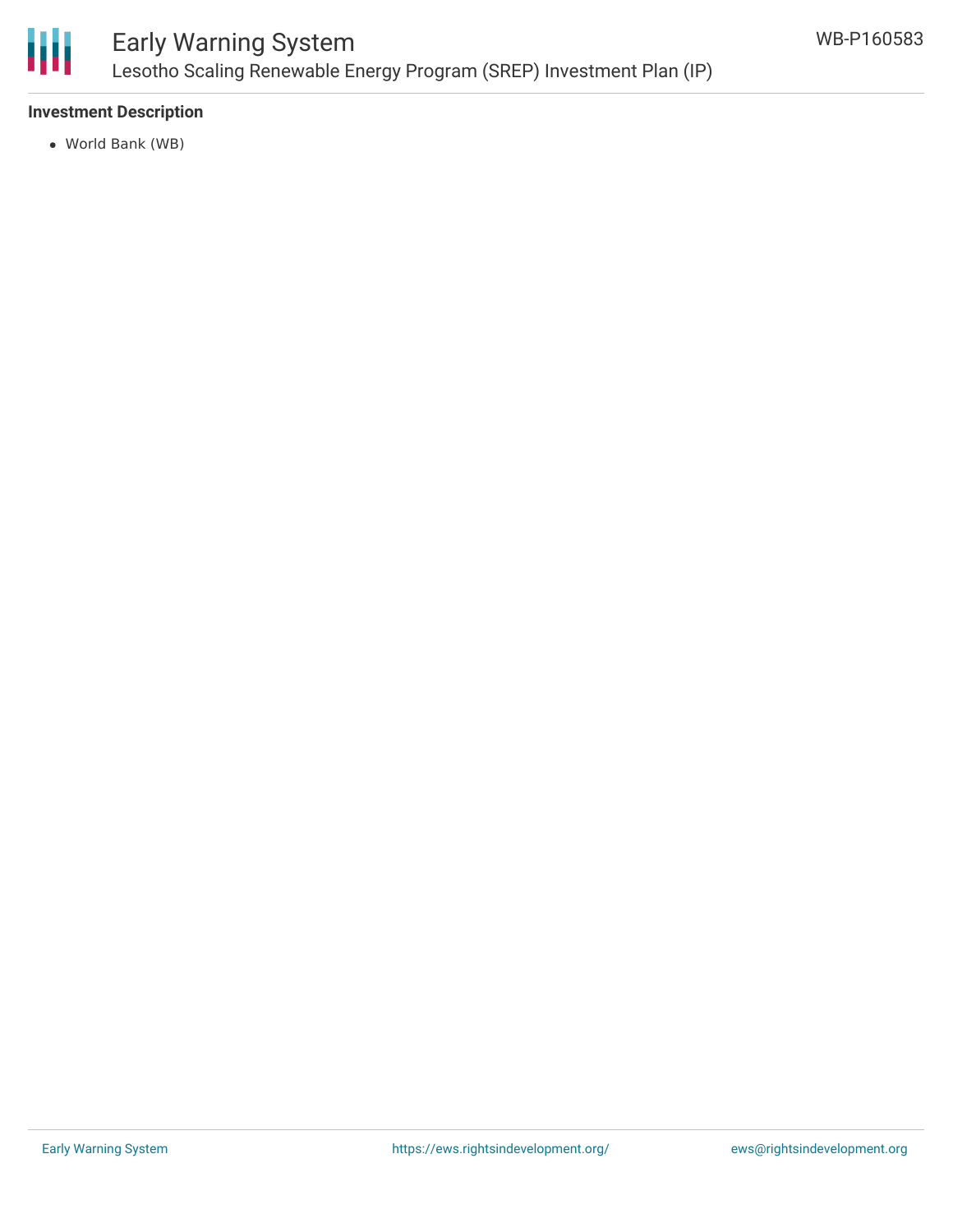

#### **Contact Information**

Name: Ministry of Development Planning Contact: Tlohelang Aumane Title: Principal Secretary Tel: 26663945994

Name: Miinistry of Energy, Mining and Water Affairs Contact: Mokhethi Seitlheko Title: Deputy Director Tel: 26622323220

#### ACCOUNTABILITY MECHANISM OF WORLD BANK

The World Bank Inspection Panel is the independent complaint mechanism and fact-finding body for people who believe they are likely to be, or have been, adversely affected by a World Bank-financed project. If you submit a complaint to the Inspection Panel, they may investigate to assess whether the World Bank is following its own policies and procedures for preventing harm to people or the environment. You can contact the Inspection Panel or submit a complaint by emailing ipanel@worldbank.org. You can learn more about the Inspection Panel and how to file a complaint at: http://ewebapps.worldbank.org/apps/ip/Pages/Home.aspx.